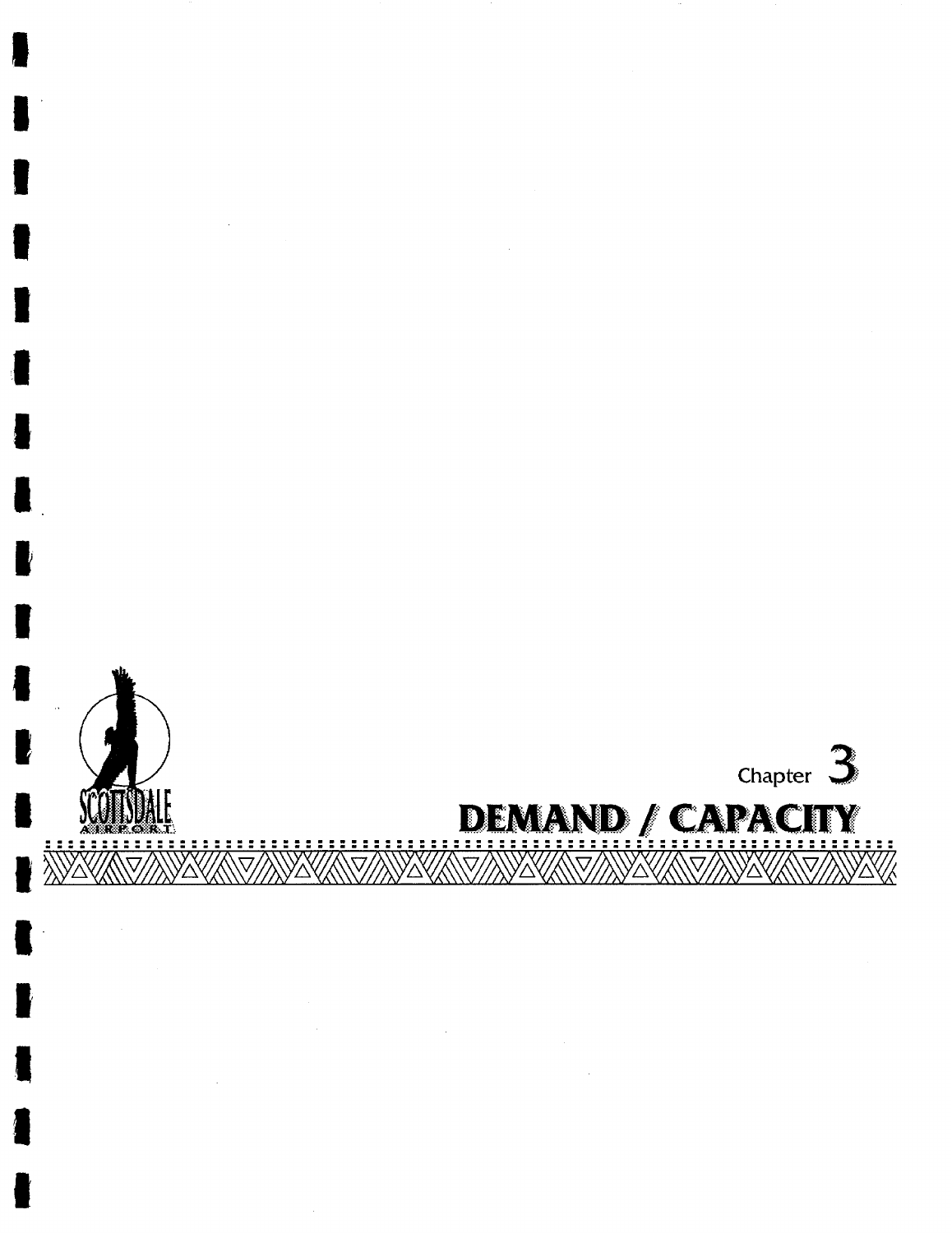





In the previous chapter, forecasts of unconstrained aviation demand were presented for Scottsdale Airport through the year 2015. These forecasts include airport operations, annual enplanements, based aircraft, peaking characteristics, and aircraft fleet mix. With this information, the capability of the airfield can be evaluated to determine if it is adequate to accommodate the forecast aviation demands without significant delay or deterioration of service levels.

The demand/capacity analysis provides a basis to assess the capability of the existing airport facilities to accommodate current and future levels of activity. Analysis of this relationship results in the identification of deficiencies that may be alleviated through planning and development activities.

## **AIRFIELD CAPACITY METHODOLOGY**

An airfield capacity analysis for Scottsdale Airport was conducted to determine the existing capacity of the airfield and to identify any present or potential deficiencies in the airfield system. Capacity and delay will be examined in this master plan using *FAA Advisory Circular (AC) 150/5060- 5, Airport Capacity and Delay.* The methodology presented in this advisory circular and utilized here produces statement of airfield capacity in these major terms.

**\* Hourly Capacity of Runways:**  The maximum number of aircraft operations that can take place on the runway system in one hour.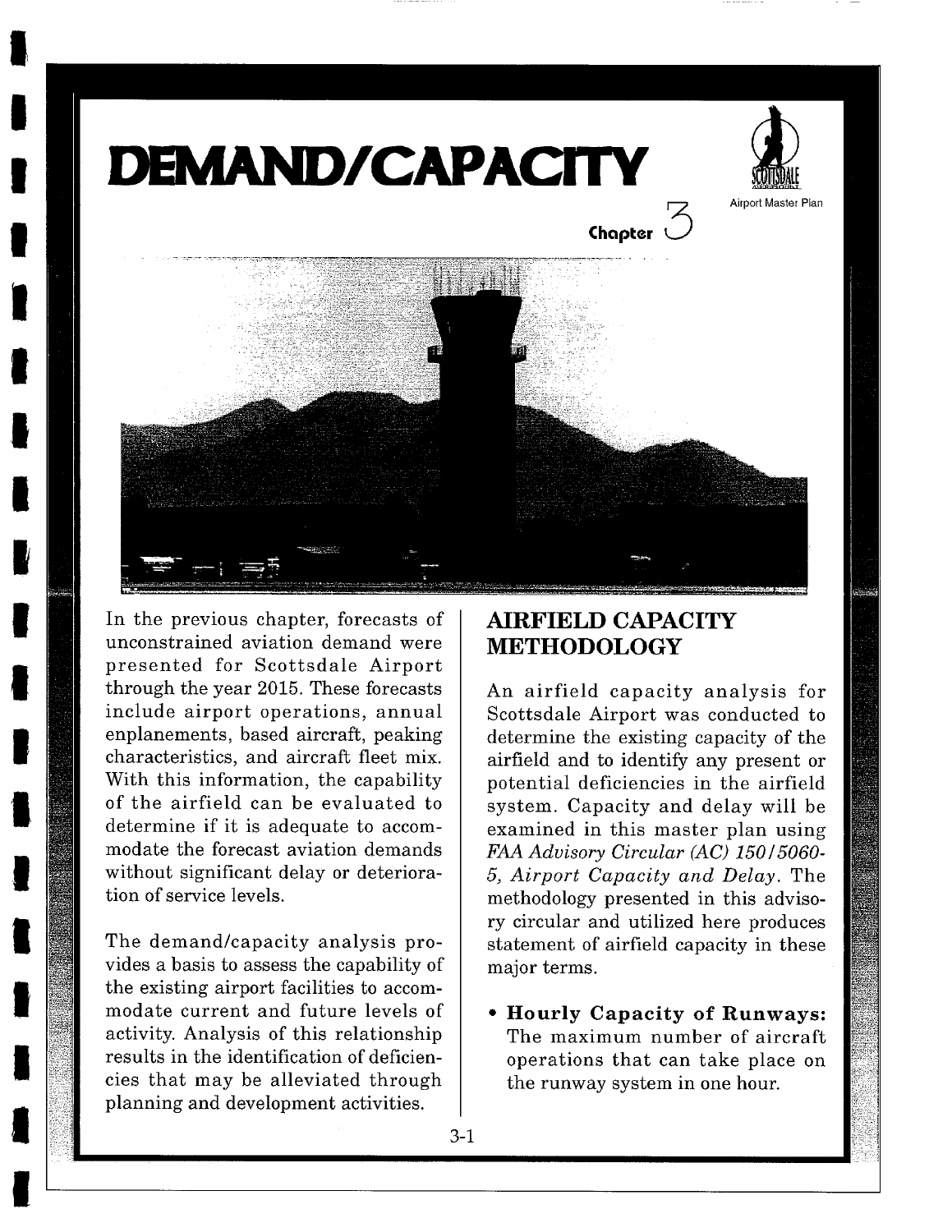- **Annual Service Volume:** The annual capacity or maximum level of annual aircraft operations that may be used as reference in planning the runway system.
- Annual **Aircraft Delay:** The total delay incurred by all aircraft on the airfield in one year.

**As indicated on Exhibit 3A, Demand/ Capacity Methodology Factors, the**  capacity of an airport is determined by several factors, including airport layout, meteorological conditions, aircraft mix, runway use, percent arrivals, percent touch-ahd-go's, and exit taxiway locations. Each of these elements and their impact on airfield capacity are discussed in the following paragraphs.

### AIRPORT LAYOUT

The airport layout refers to the location and orientation of runways, taxiways and the terminal area. The layout of Scottsdale Airport, as illustrated on Exhibit 1B, consists of a single runway oriented northeast-southwest. Runway 3-21 has a full length parallel taxiway on the west side of the runway with 13 connecting taxiways. The runway also has a partial-parallel taxiway on the east side, with five connecting taxiways. All terminal area landside facilities are located on the west side of the runway/ taxiway system.

#### **.\*ETEOROLOGY**

Weather conditions can affect runway utilization due to changes in cloud ceilings and visibility. When weather conditions deteriorate below Visual Flight Rule (VFR) conditions, the instrument capacity of the airport becomes a factor in determining airport capacity.

I

**i** 

**I** 

**I** 

**i** 

**I** 

**i** 

**I** 

**i** 

**I** 

**i** 

**I** 

**I** 

**I** 

**!** 

i

**I** 

**I** 

During Instrument Flight Rule (IFR) conditions, separations between landing and departing aircraft increase in length and the capabilities of the airfield system to accept operations is reduced.

The *Airfield Capacity and Delay Advisory Circular (AC 150/5060-5)* recognizes three categories of ceiling and visibility minimums. VFR conditions occur whenever the cloud ceiling is at least 1,000 feet above ground level and the visibility is at least three statute miles. IFR conditions occur whenever the reported cloud ceiling is at least 500 feet but less than 1,000 feet and/or visibility is at least one statute mile but less than three statute miles. Poor Visibility and Ceiling (PVC) conditions exist whenever the cloud ceiling is less than 500 feet and/or visibility is less than one statute mile.

At Scottsdale Airport, VFR conditions occur approximately 98 percent of the time and IFR conditions occur the re-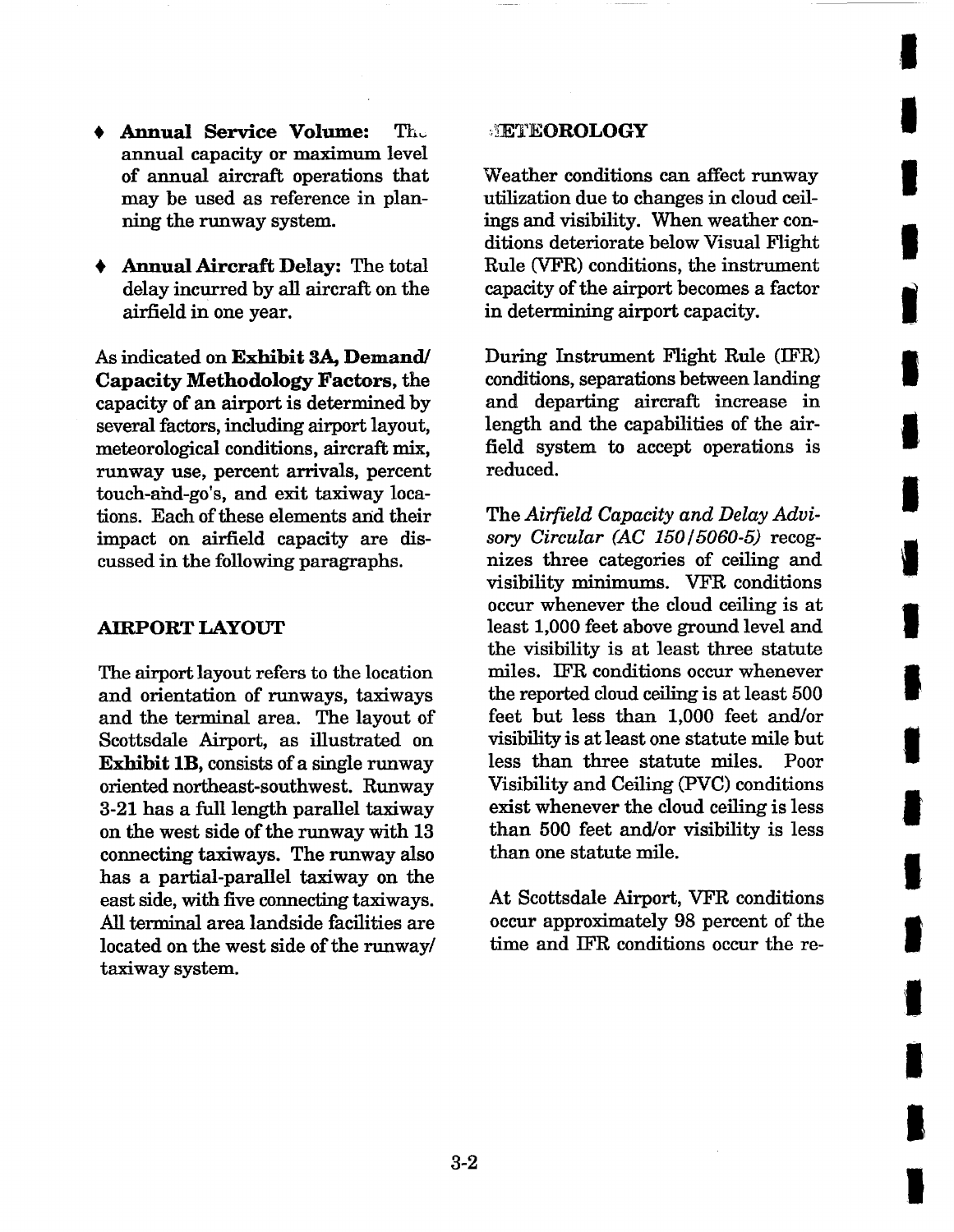

93MP13-3A-4/5/99

Exhibit 3A DEMAND/CAPACITY<br>METHODOLOGY FACTORS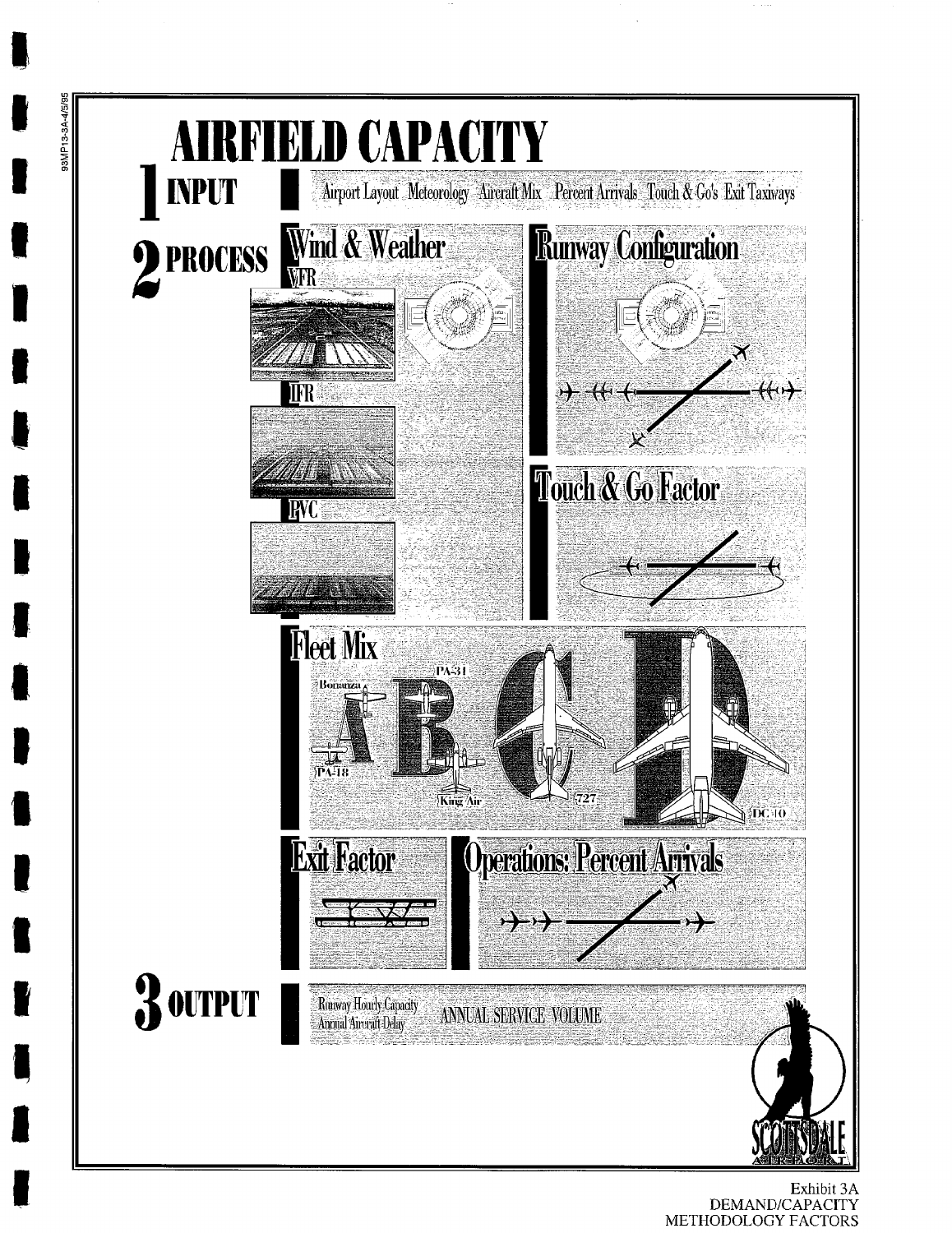maining two percent. PVC conditions generally do not occur at Scottsdale Airport. These annual percentages of VFR, IFR, and PVC conditions for Scottsdale Airport were estimated from historical weather data for the area.

### AIRCRAFT MIX

The airside capacity methodology identifies four classes into which aircraft are categorized. Classes A and B include

small propeller aircraft and jets weighing 12,500 pounds or less. Class C consists of business jets and commuter aircraft while Class D consists of turbo jet and propeller aircraft generally associated with airline and military use. The aircraft operational mix used in calculating the capacity of Scottsdale Airport, based upon the forecasts of aviation demand, is presented in Table 3A, Aircraft Operational Mix **Forecast.** 

| <b>TABLE 3A</b><br><b>Aircraft Operational Mix Forecast</b><br><b>Scottsdale Airport</b> |                                                                                                                                                                                                        |                                                                                                                                                                                                 |       |       |       |       |  |  |  |  |
|------------------------------------------------------------------------------------------|--------------------------------------------------------------------------------------------------------------------------------------------------------------------------------------------------------|-------------------------------------------------------------------------------------------------------------------------------------------------------------------------------------------------|-------|-------|-------|-------|--|--|--|--|
|                                                                                          |                                                                                                                                                                                                        | de en de                                                                                                                                                                                        | rtari |       |       |       |  |  |  |  |
|                                                                                          |                                                                                                                                                                                                        | med                                                                                                                                                                                             | rm    | pan.  | zm    | win   |  |  |  |  |
| Angelig en heilig i                                                                      |                                                                                                                                                                                                        |                                                                                                                                                                                                 |       |       |       |       |  |  |  |  |
| Class A                                                                                  |                                                                                                                                                                                                        | 69%                                                                                                                                                                                             | 67%   | 65%   | 63%   | 61%   |  |  |  |  |
| Class B                                                                                  |                                                                                                                                                                                                        | 19%                                                                                                                                                                                             | 19%   | 19%   | 19%   | 19%   |  |  |  |  |
| Class <sub>C</sub>                                                                       |                                                                                                                                                                                                        | 12%                                                                                                                                                                                             | 14%   | 16%   | 18%   | 20%   |  |  |  |  |
| Class D                                                                                  |                                                                                                                                                                                                        | $0\%$                                                                                                                                                                                           | $0\%$ | $0\%$ | $0\%$ | $0\%$ |  |  |  |  |
| Dzimikon                                                                                 |                                                                                                                                                                                                        |                                                                                                                                                                                                 |       |       |       |       |  |  |  |  |
| Class A:                                                                                 |                                                                                                                                                                                                        | Small single-engine, gross weight 12,500 pounds or less. Examples<br>include: Cessna 172/182, Mooney 201, Beech Bonanza, and Piper<br>Cherokee/Warrior.                                         |       |       |       |       |  |  |  |  |
| Class B:                                                                                 |                                                                                                                                                                                                        | Small, twin-engine, gross weight 12,500 pounds or less. Examples<br>include: Beach 1300, Cessna 402, Lear 25, Mitsubishi MU-2, Piper<br>Navajo, Rockwell Shrike, Beech 99, and Cessna Citation. |       |       |       |       |  |  |  |  |
| Class C:                                                                                 | Large aircraft, gross weight 12,500 pounds to 300,000 pounds.<br>Examples include: Beech King Air 200, Gulfstream III, Citation II,<br>DeHavilland DH-8, Lear 35/55, Swearingen Metro, and Beech 1900. |                                                                                                                                                                                                 |       |       |       |       |  |  |  |  |
| Class D:                                                                                 | Large aircraft, gross weight more than 300,000 pounds. Examples<br>include Lockheed L-1011, Douglas DC-8-60/70, Boeing 747, and<br>Airbus A-300/A-310.                                                 |                                                                                                                                                                                                 |       |       |       |       |  |  |  |  |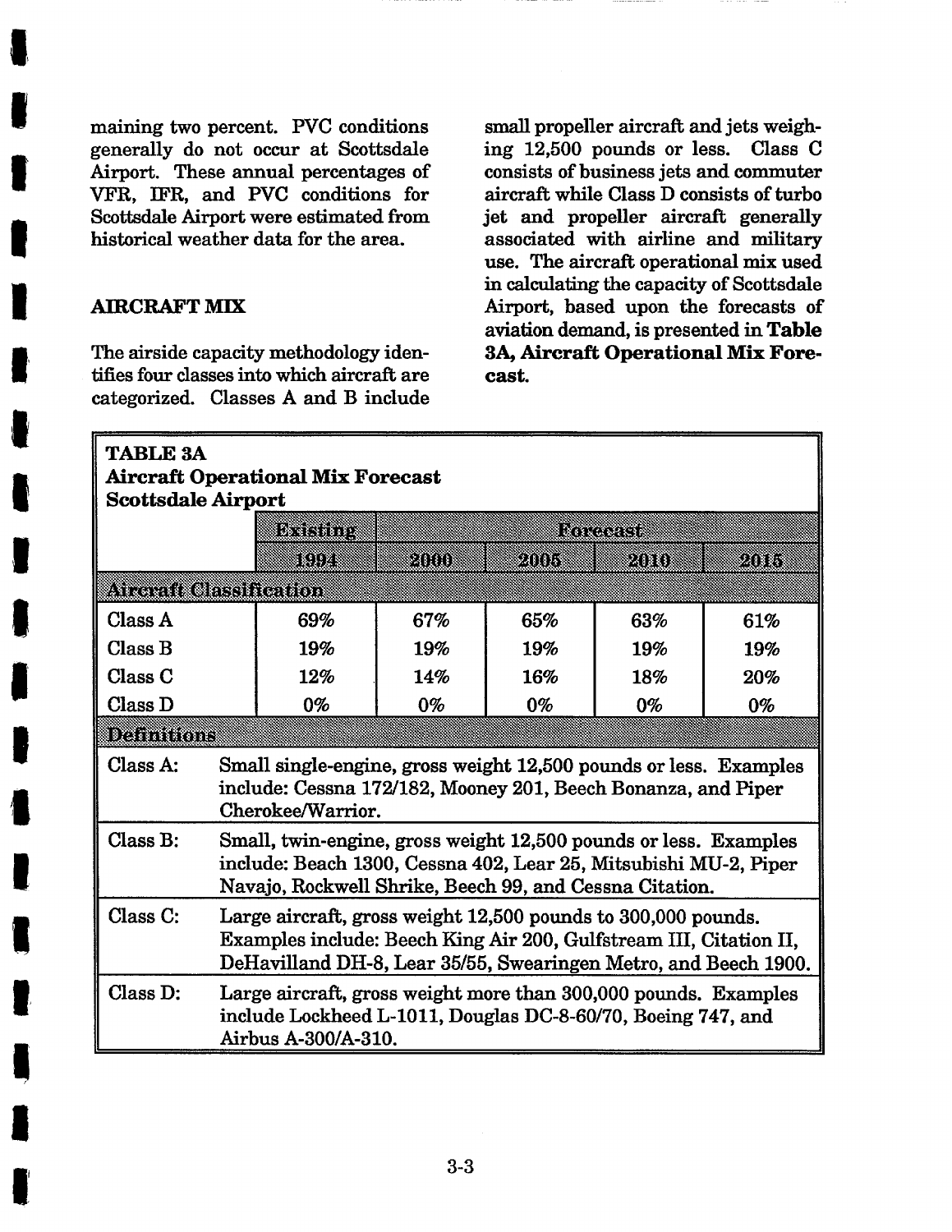### PERCENT ARRIVALS

The percentage of arriving aircraft also influences the capacity of runways. In most cases the higher the percentage of arrivals during the peak period, the arrivals equal departures for capacity analysis.

### **TOUCH-AND-GO OPERATIONS**

A touch-and-go operation refers to an aircraft which lands then makes an immediate takeoff without coming to a full stop or exiting the runway. These operations are normally associated with training and are classified as local operations. Touch-and-go's currently are estimated to comprise approximately 33 percent of general aviation operations at Scottsdale Airport. This percentage is expected to decrease during the planning period to approximately 30 percent of total general aviation operations.

### EXIT TAXIWAYS

In addition to the runway configuration, the most notable characteristic considered in the airside capacity model is the number and types of taxiways available to exit the runway. The location of exit taxiways affects the occupancy time of an aircraft on the runway. The longer a plane remains on the runway, the lower the capacity of that runway. The aircraft mix index determines the distance the taxiway must be located from the runway end to qualify as an exit taxiway. At the mix indexes determined for the planning period, only those exits located 2,000 and 4,000 feet lower the service volume. At Scottsdale Airport, there was no information that indicated a disproportionate share of arrivals to departures during peak periods; therefore, it was assumed that

**U** 

**i** 

**I** 

**l** 

**I** 

**1** 

**I** 

**!** 

**i** 

**I** 

**i** 

**I** 

**l** 

**I** 

**I** 

I

**i** 

**I** 

**I** 

off the runway ends qualify as exit taxiways in the capacity analysis. Using the mix index criteria, there are three qualified exit taxiways for approaches to Runway 3 and four for approaches to Runway 21. These numbers of exit taxiways resulted in the maximum multiplier to be utilized for capacity analysis.

# **AIRFIELD CAPACITY ANALYSIS**

The preceding information was used in conjunction with the airside capacity methodology developed by the FAA to determine airfield capacity for Scottsdale Airport. From these results, it is possible to determine the adequacy of the current airfield to accommodate potential demand scenarios and to determine the range of aircraft delay associated with each demand level.

### HOURLY RUNWAY CAPACITY

The first step in capacity analysis involves the computation of an hourly runway capacity during VFR and IFR conditions. Because of increased separations required between aircraft under IFR conditions, VFR hourly capacity is normally much higher. From these calculations, a weighted hourly capacity can be calculated.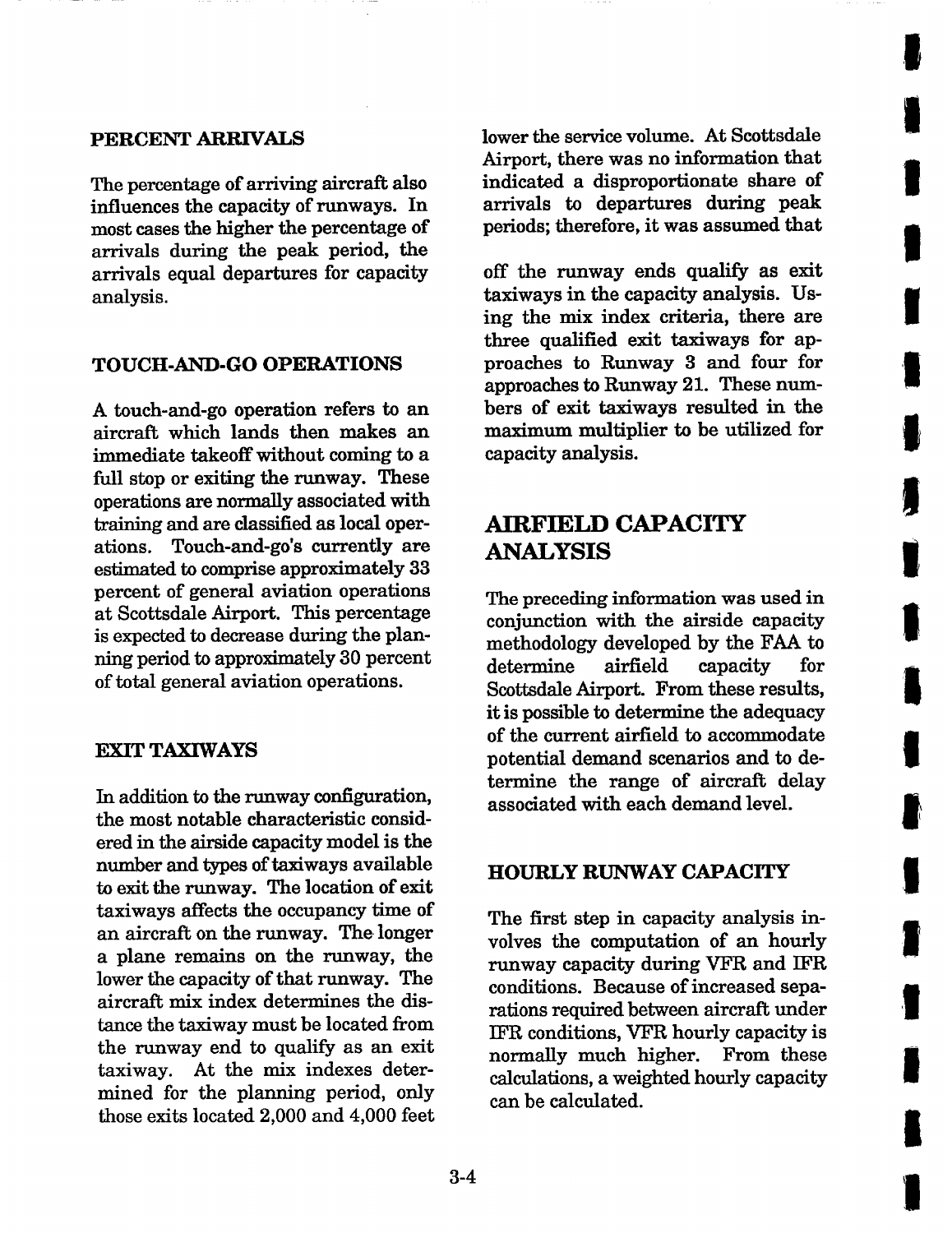The airfield capacity is also influenced by the runway configuration. Parallel runway systems provide greater airport capacity than a single runway or two intersecting runways. The weighted hourly capacity for the existing runway system is 99.9 operations, as depicted in **I Table 3B, Airfield Demand/Capacity and Delay Summary. Due to the**  combination of the previously defined capacity factors, the hourly capacity at Scottsdale Airport is expected to decrease by the end of the planning period to 89.5 operations, if no further airfield improvements are provided.

### ANNUAL SERVICE VOLUME

Once the hourly capacity is known, the annual service volume (ASV) can be determined. The ASV was calculated using the following equation.

 $ASV = C x D x H$ 

I

**!** 

**!** 

**!** 

- $C =$  weighted hourly capacity
- $D =$  ratio of annual demand to average daily demand during the peak month
- $H =$  ratio of average daily demand to average peak hour demand during the peak month

The existing weighted hourly capacity (C) for Scottsdale Airport is 99.9 operations. The daily demand ratio (D) is determined by dividing the annual operations by average daily operations during the peak month. The hourly ratio (H) is determined as the inverse of the percent of daily operations occurring during the peak hour. The data used for these ratios were based on the peaking characteristics developed in the previous chapter.

The ASV for Scottsdale Airport's existing configuration was determined to be 199,000 operations. This ASV indicates that the airport is currently operating at approximately 84 percent of the ASV and would be expected to reach an ASV of 180,000 operations or 139 percent by the year 2015.

#### ANNUAL DELAY

Even before an airport reaches the ASV, it begins to experience certain amounts of delay to aircraft operations. Delays occur to arriving traffic that must wait in the VFR traffic pattern or in the IFR holding pattern, waiting their turn to land. Departing traffic must hold on the taxiway or the holding apron while waiting for the runway and final approach to be clear.

As an airport's level of operations increases, delay increases exponentially. According to the FAA model, with 166,738 annual operations for 1994 at Scottsdale Airport, aircraft experience an average delay per aircraft operation of about one minute. At peak periods, however, delays at Scottsdale Airport can average between 30 minutes and one hour. At present operational levels, total annual delay to aircraft at Scottsdale Airport is 2,779 hours. When the airport reaches 250,700 operations, as forecast for the year 2015, delays will average nearly 12.5 minutes per air-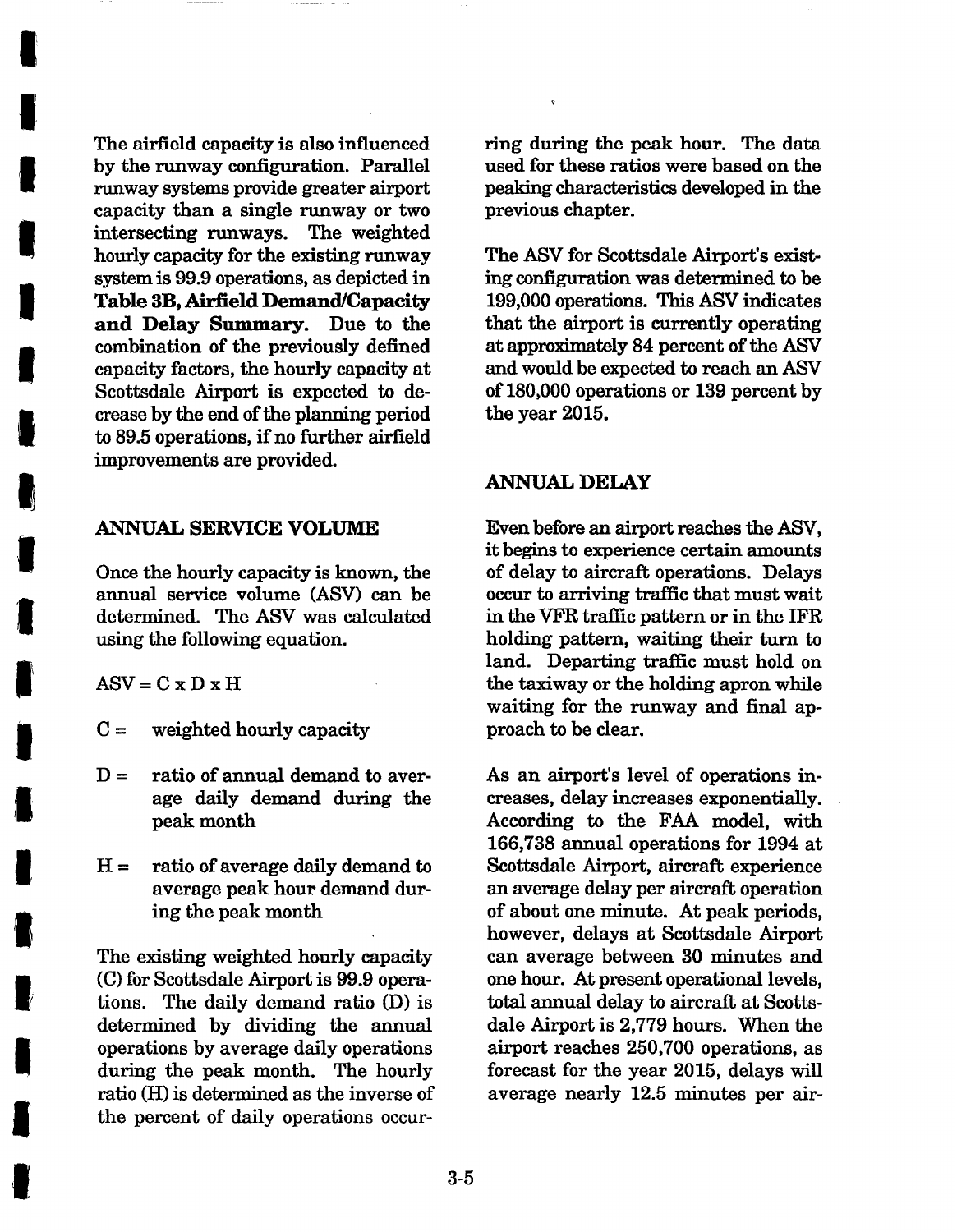craft operations and will total 52,229 hours annually.

In general, the FAA recommends consideration of development improvements to increase capacity when annual aircraft operations reach 60 percent of ASV or delays exceed three minutes per aircraft operation. Operations at Scottsdale Airport currently exceed 60 percent of ASV, however, delays are not expected to exceed three minutes **until**  the year 2000.

i **Table** 3B provides a summary of the operational capacity and delay analysis m for Scottsdale Airport. Airfield capacity **|**  at Scottsdale Airport is inadequate throughout the planning period; therefore, airport capacity improvements should be examined in the short-term. As discussed in the previous chapter, there are management policies and other issues that will need to be considered. The feasibility of providing capac**ity** enhancements at Scottsdale Airport **<sup>m</sup>** will be examined in **Chapter Five, Development Alternatives.** 

**!** 

**I** 

**I** 

**I** 

**i** 

**I** 

**!** 

I

**1** 

I

**I** 

**I** 

**I** 

| <b>TABLE 3B</b><br><b>Airfield Demand Capacity and Delay Summary</b><br><b>Scottsdale Airport</b> |          |         |                 |         |         |  |  |  |  |
|---------------------------------------------------------------------------------------------------|----------|---------|-----------------|---------|---------|--|--|--|--|
|                                                                                                   | BRISK DR |         | e o stato de la |         |         |  |  |  |  |
|                                                                                                   | 88.LB    | PANNI   | pung            | QIMI    | 2008    |  |  |  |  |
| <b>Annual Operations</b>                                                                          | 166,738  | 193,100 | 211,000         | 232,400 | 250,700 |  |  |  |  |
| <b>Weighted Hourly</b><br>Capacity                                                                | 99.9     | 98.7    | 97.5            | 90.6    | 89.5    |  |  |  |  |
| <b>Annual Service</b><br>Volume (ASV)                                                             | 201,000  | 198,600 | 196,000         | 183,100 | 180,000 |  |  |  |  |
| Percentage of ASV                                                                                 | 83%      | 97%     | 108%            | 127%    | 139%    |  |  |  |  |
| Average Delay per<br><b>Operation</b> (Minutes)                                                   | 1.0      | $3.3\,$ | 4.6             | 8.6     | 12.5    |  |  |  |  |
| <b>Total Annual</b><br>Delay (Hours)                                                              | 2,779    | 10,621  | 16,177          | 33,311  | 52,229  |  |  |  |  |

# **AIRCRAFT GATE CAPACITY ANALYSIS**

The required number of aircraft gate positions can greatly influence the terminal concept as well as building design. The size and type of aircraft serviced, the aircraft parking arrangement and procedures also affect the size and layout of the terminal building. Several methodologies exist for analyzing gate positions at an airport. The following gate analysis examines the aircraft gate requirements at Scottsdale Airport utilizing the FAA guidelines outlined in Advisory Circular 150/5360-9, *Planning and Design of Airport Terminal*